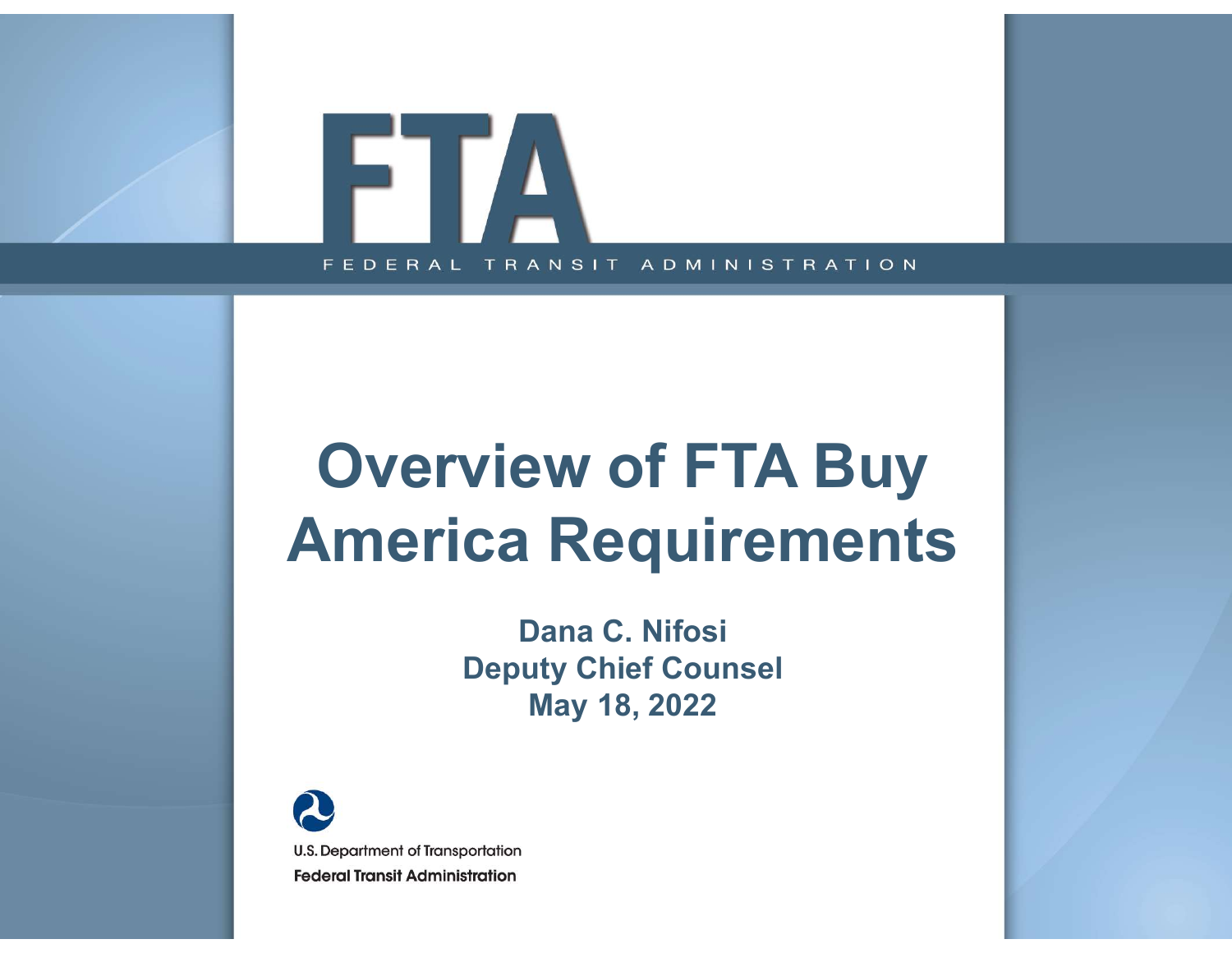# Federal Cross-Cutting Requirements

FTA Master Agreement (FTA MA(29)) sets forth the standard terms and conditions that apply to each FTA grant awarded. An FTA recipient must comply with all applicable federal laws, regulations, and other requirements, such as guidance. To assure compliance, the Recipient must take measures to assure that other participants in its grant agreements (e.g., Third Party Participants) comply with applicable federal laws, regulations, and requirements.

FTA may take enforcement action if the Recipient or a Third Party Participant violates an applicable federal law, regulation, or requirement, or does not follow applicable federal guidance.

Standard Federal requirements include: Davis-Bacon, civil rights requirements such as Equal Employment Opportunity, Title VI of the Civil Rights Act, and Disadvantaged Business Enterprise, the Uniform Relocation and Real Property Acquisition and Policies Act, various environmental laws, and Buy America. Department action if the Recipient or a Third Party Participant violates an law, regulation, or requirement, or does not follow applicable federal<br>requirements include: Davis-Bacon, civil rights requirements such as<br>the Op

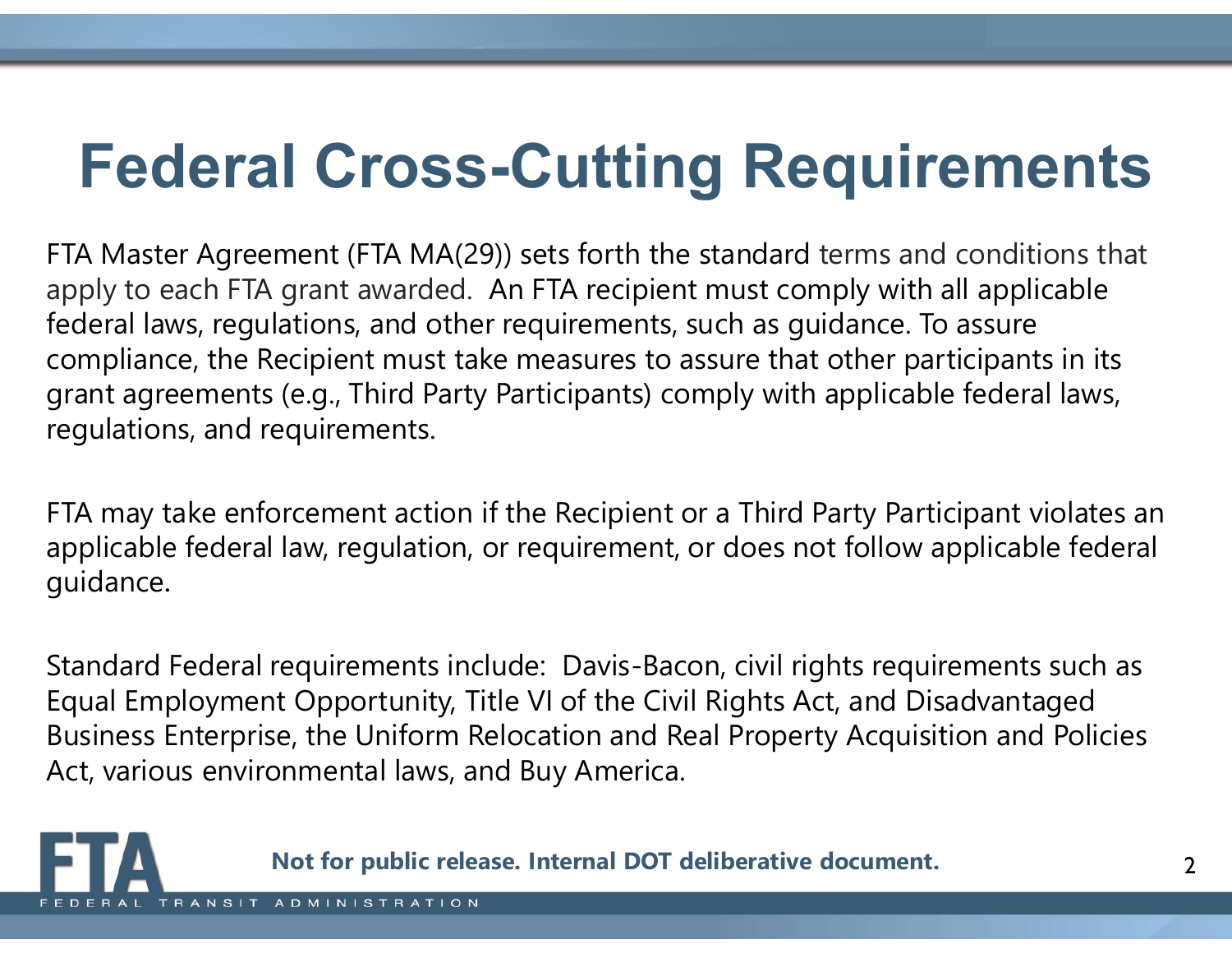# Buy America Overview

- **Buy America Overview<br>• FTA's Buy America statute 49 U.S.C. 5323(j) applies at the<br><b>project level**, and to all **federally assisted procurements**<br>• Pequires items to be **produced in the United States** project level, and to all federally assisted procurements
- Requires items to be produced in the United States
- FTA's Buy America regulation defines "produced in the United States" differently for the following 3 categories of items:
	- Structural steel & iron
	- Manufactured products
	- Rolling stock

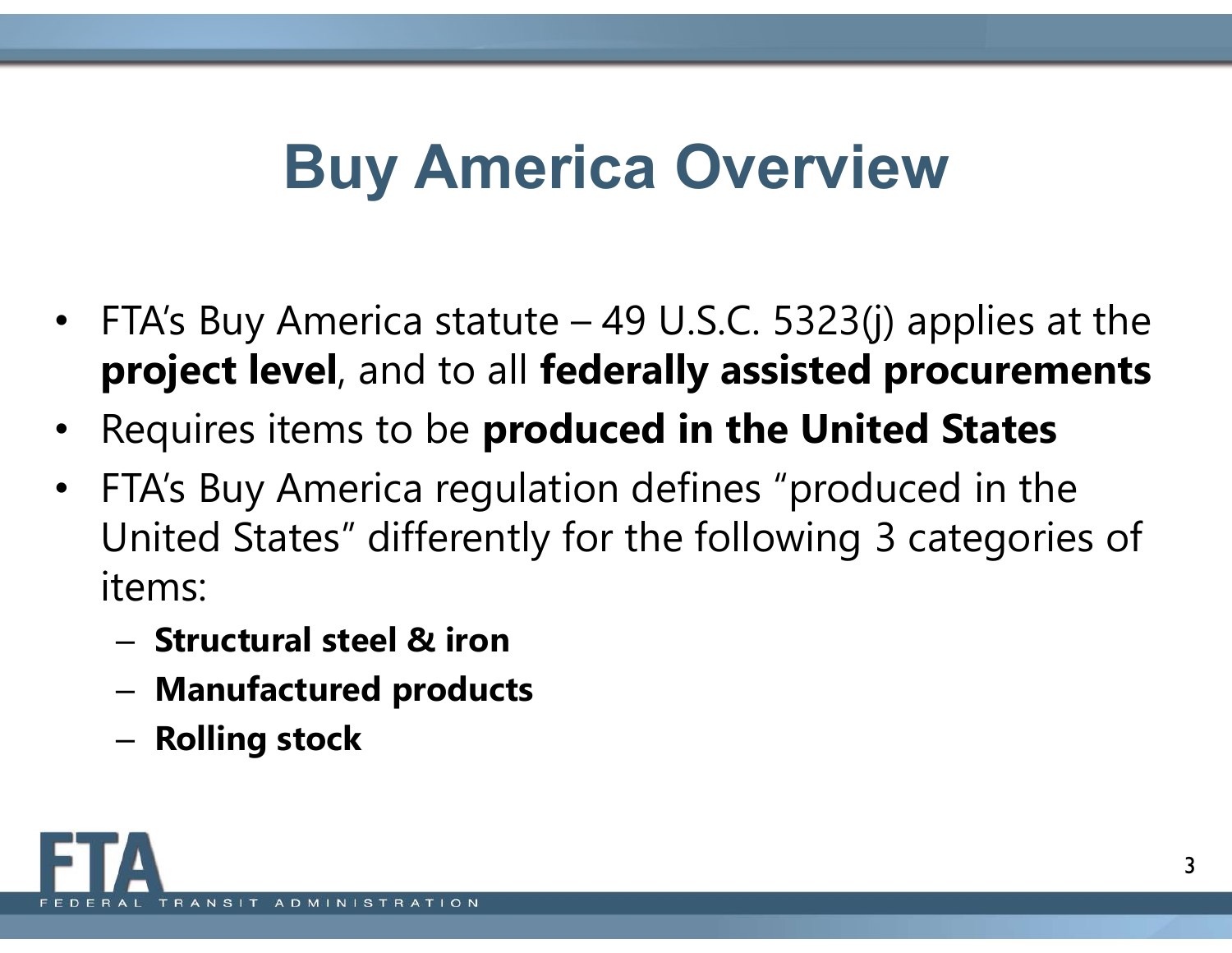# Steel & Iron

- Rule: All production must occur in the United States (i.e., melting stage)
- Steel & Iron products include bridges, structures, and trackwork including turnouts, running rail, and contact rail
- Does not apply to manufactured products that happen to incorporate components made of steel or iron (e.g., electrical cabinets, bus shelter frames)

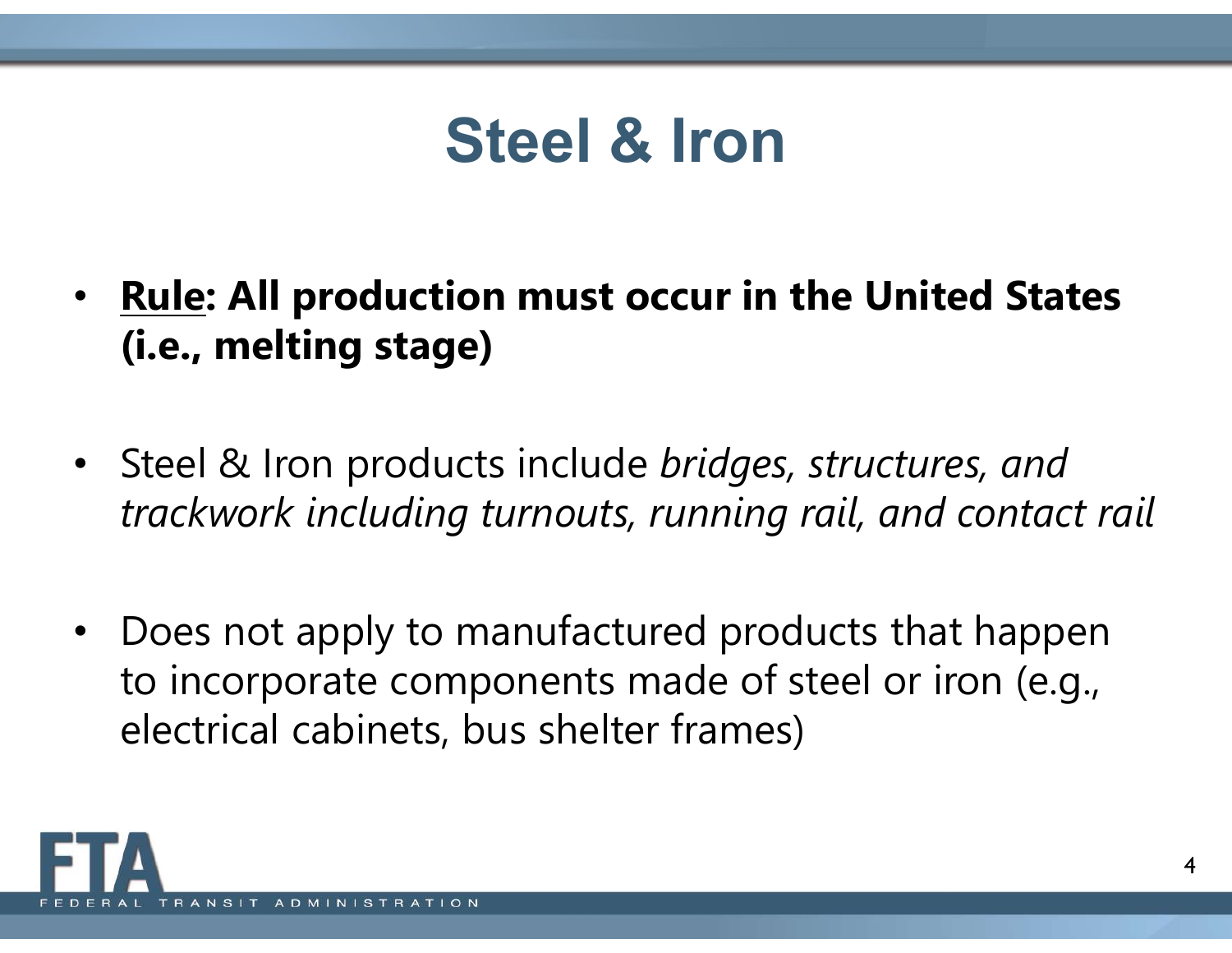# Manufactured Products

• Rule:

1. All manufacturing processes for the product must take place in US; and

2. All of the components of the product must be of US origin (manufactured in the United States)

• The manufactured products rule is a "catchall" and includes anything procured that is not steel, iron, or rolling stock

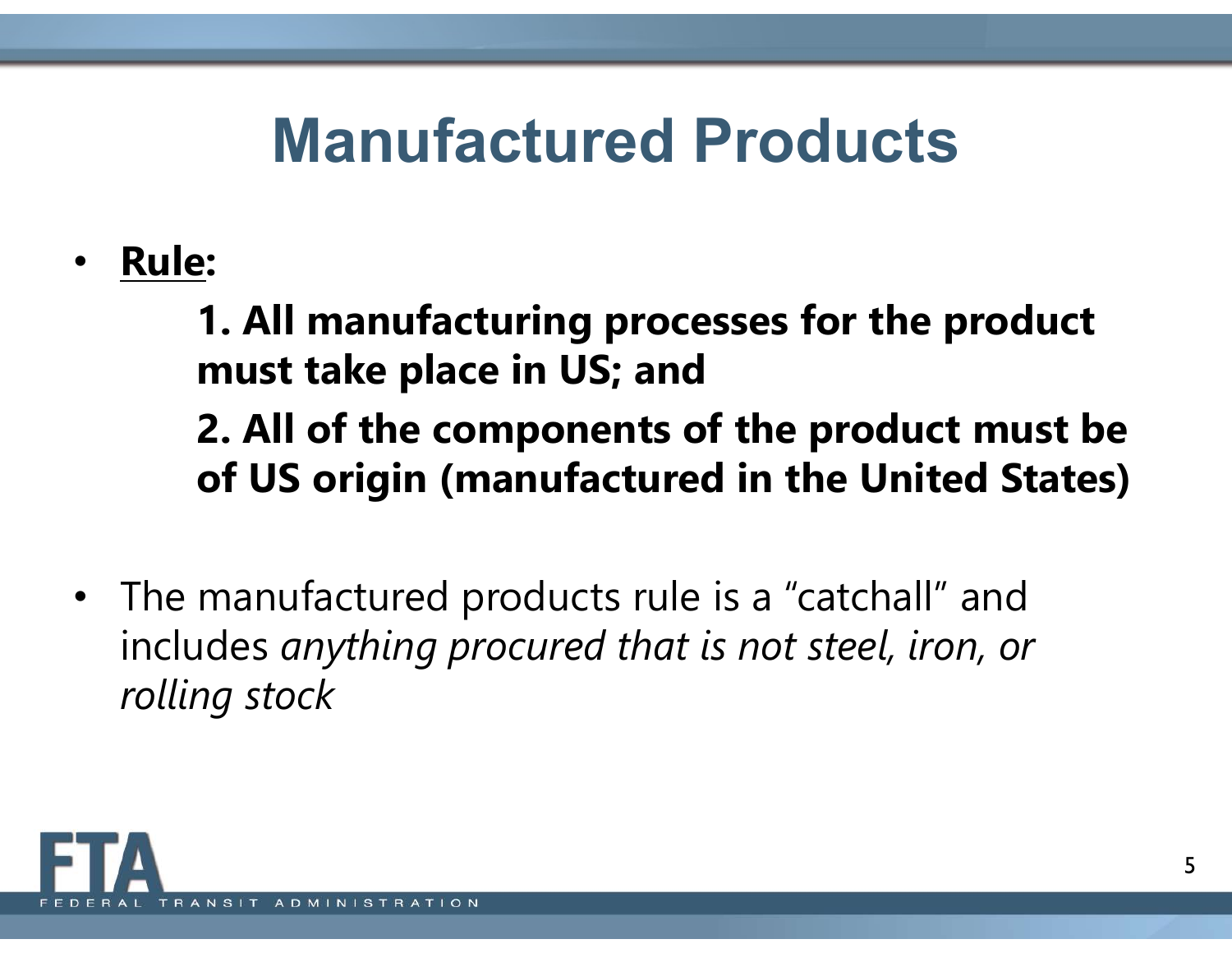# Rolling Stock Waiver

- **Rule:** The rolling stock rule is a "waiver" from the manufactured product requirement (100% U.S. components) and requires: **1. State: The rolling Stock Waiver**<br> **Rule:** The rolling stock rule is a "waiver" from the<br>
manufactured product requirement (100% U.S.<br>
components) and requires:<br> **1.** >70% U.S. components and subcomponents as a<br>
percent **Example:** The rolling stock rule is a "waiver" from the unitary-<br>
manufactured product requirement (100% U.S.<br>
components) and requires:<br> **1.** > 70% U.S. components and subcomponents as<br>
percentage of the cost of all comp
	- percentage of the cost of all components
	-
- Rolling stock includes vehicles (buses, locomotives, and ferry boats) as well as train control, communication, and traction power equipment

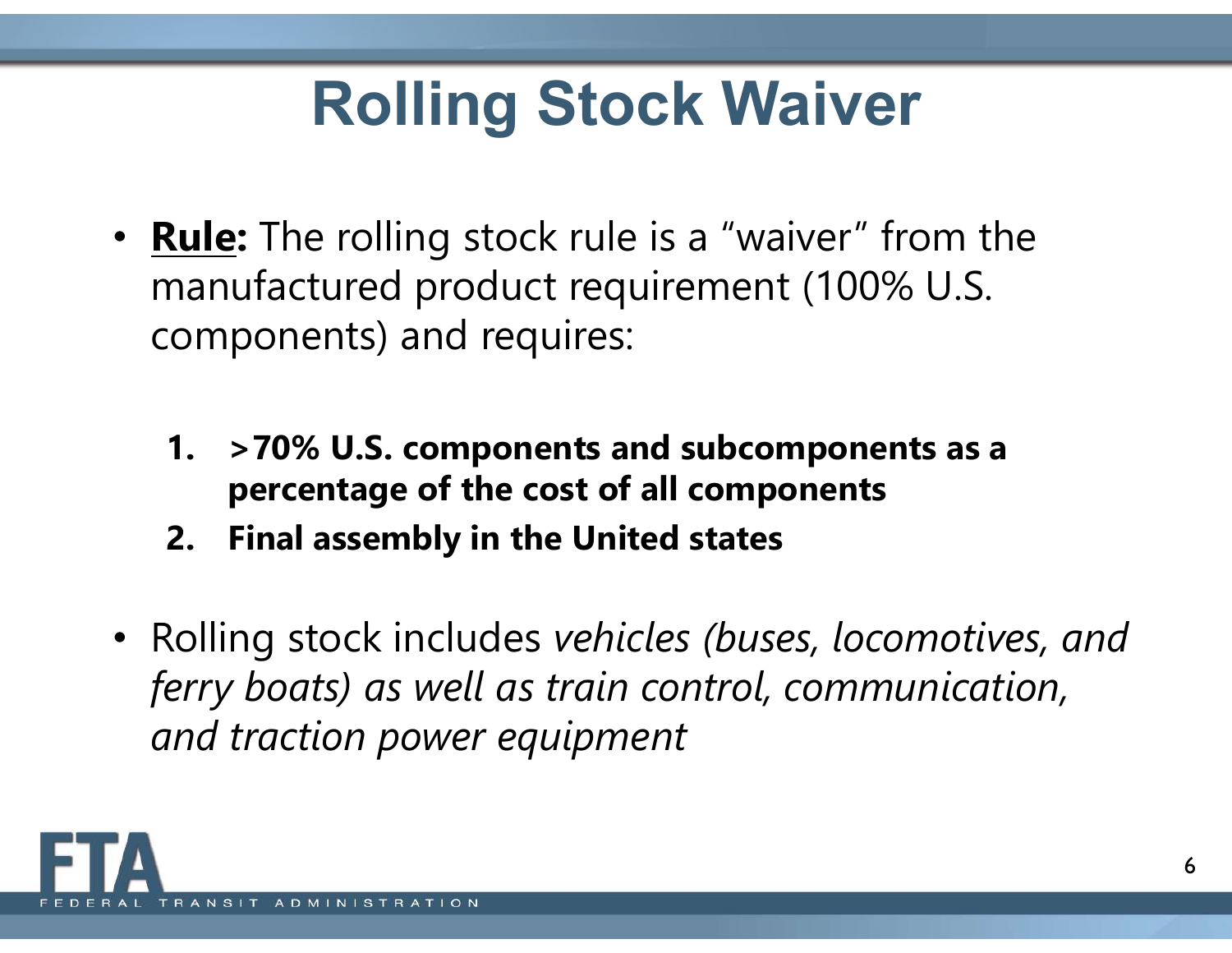# Rolling Stock Auditing

- FTA's statute requires the recipient to conduct a preaward and post-delivery audit of revenue rolling stock purchases for compliance with:
	- Government motor vehicle safety requirements,
	- Buy America requirements, and
	- Bid Specifications.
- Independent inspections and review are required
- A manufacturer certification is not sufficient.

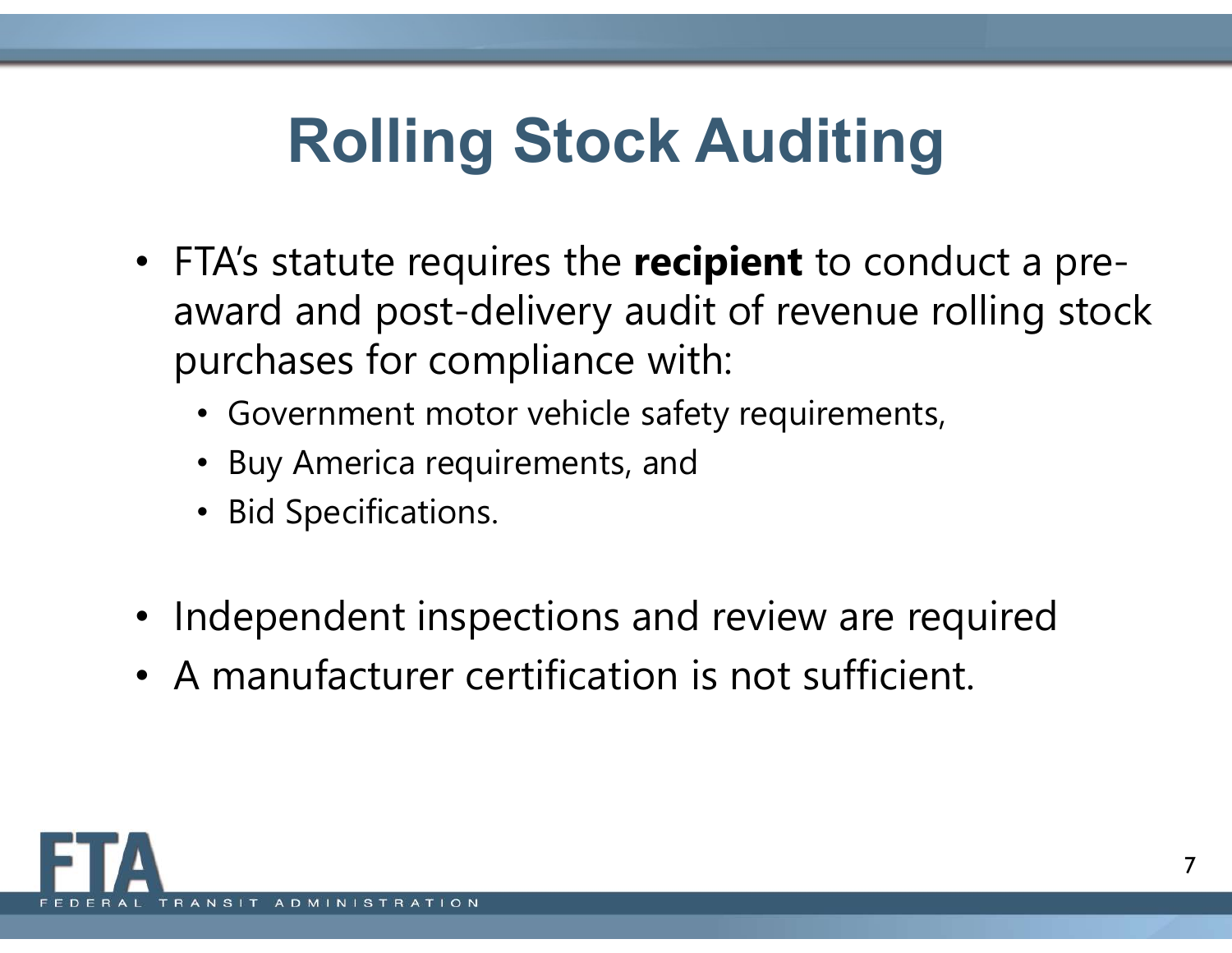# Statutory Waivers

## Public Interest

– Applying Buy America is "inconsistent with the public interest"

### Non-availability

- The item is not produced in the United States in a sufficient and reasonably available amount, or is not of a satisfactory quality
	- Requires notice & comment in the FED. REG.
	- FTA must grant the waiver, or identify a qualifying domestic source

## • Price-differential

– Use of domestic material increases the cost of the **overall project** by >25%

### • Small Purchase

– "Purchases" of not more than \$150,000, including ancillary costs such as installation and warranty

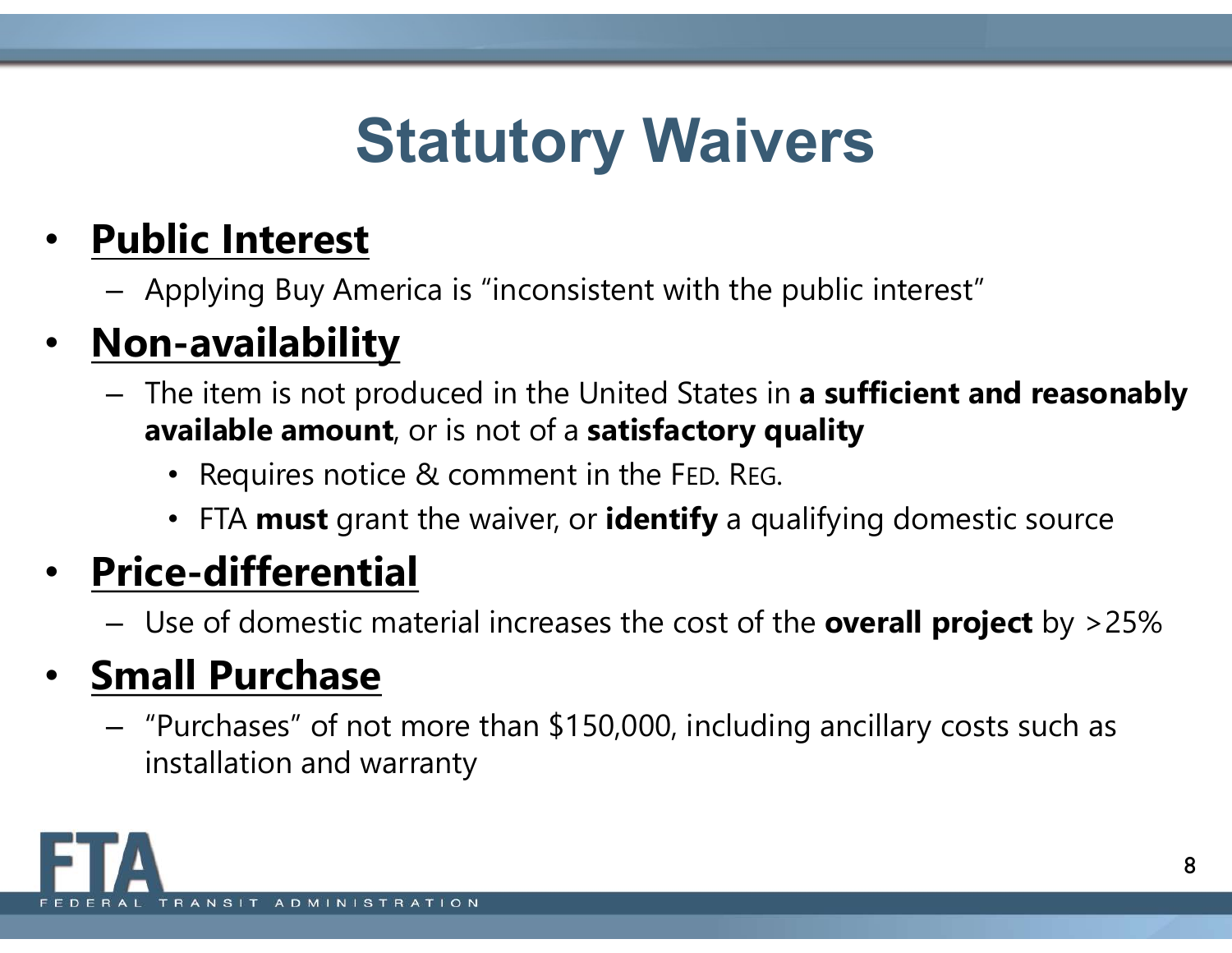### Executive Order 14005 (1/28/2002)

### Ensuring the Future is Made in All of America by All of America's Workers

- Intended to maximize the use of goods, products, and materials produced in, and services offered in, the United States
- Creation of Made in America Office (OMB)
- Establishment of uniform waiver application process for non-availability waivers:
	- Before granting a waiver, provide the Made in America Director with a description of the proposed waiver and a detailed justification;
	- Made in America Director will notify FTA of its decision to grant or deny the waiver;
	- Waiver requests are publicly posted on a GSA-hosted website

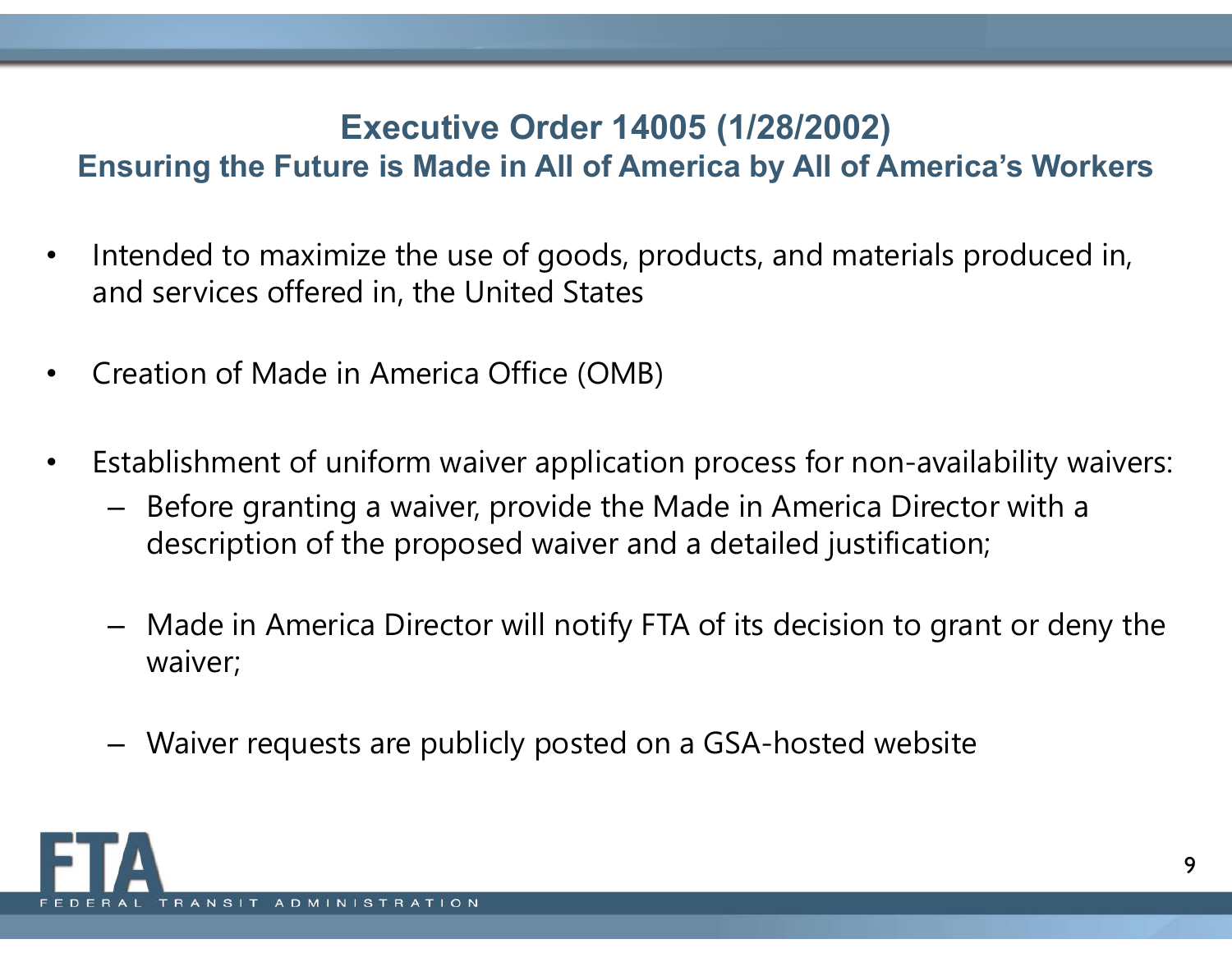# Regulatory Update

49 CFR Part 661:

- FTA's Buy America regulation has not undergone significant amendment since SAFETEA-LU (2007)
- FTA currently is considering edits to align the rule with FAST Act and MAP-21 amendments to FTA's Buy America statute and Bipartisan Infrastructure Law provisions applicable to FTA, as well as updates to simplify Buy America requirements
- FTA is considering opportunities to obtain stakeholder input prior to issuance of Notice of Proposed Rulemaking

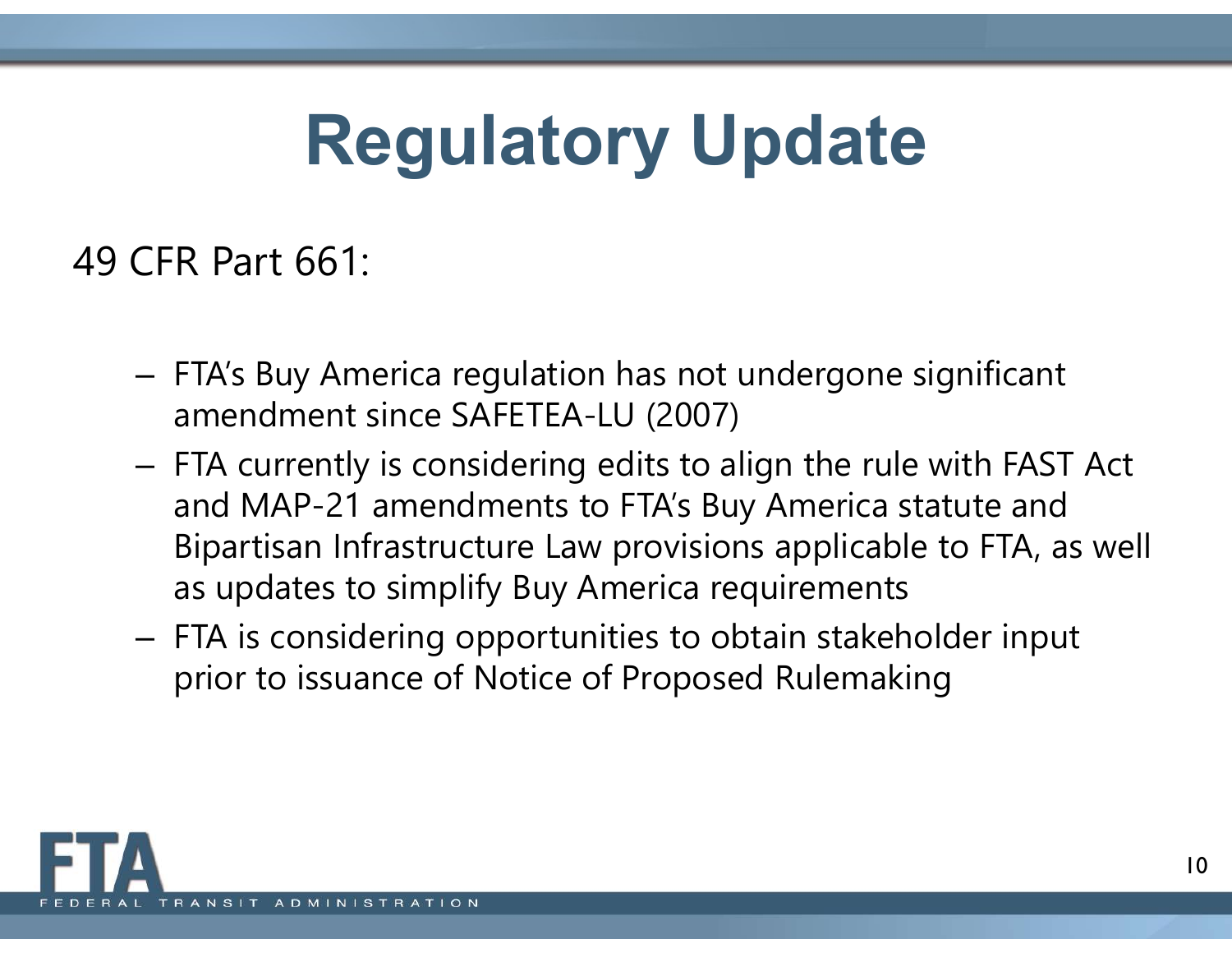# Build America, Buy America Act

- The Build America, Buy America Act (BABA) was enacted as part of the Infrastructure Investment and Jobs Act on November 15, 2021. BABA creates preferences for products made in the United States to be used on infrastructure projects funded by Federal agencies, including FTA.
- BABA requires that no Federal financial assistance for infrastructure may be obligated for a project unless all of the iron, steel, manufactured products, and construction materials used in the project are produced in the United States.
- BABA applies to FTA's programs only to the extent an existing domestic content procurement preference consistent with BABA does not already apply. BABA does not affect domestic content requirements under FTA's Buy America program where those requirements meet or exceed the requirements of BABA.
- FTA's Buy America requirements meet or exceed BABA's requirements applicable to steel and iron, manufactured products, and rolling stock.

11